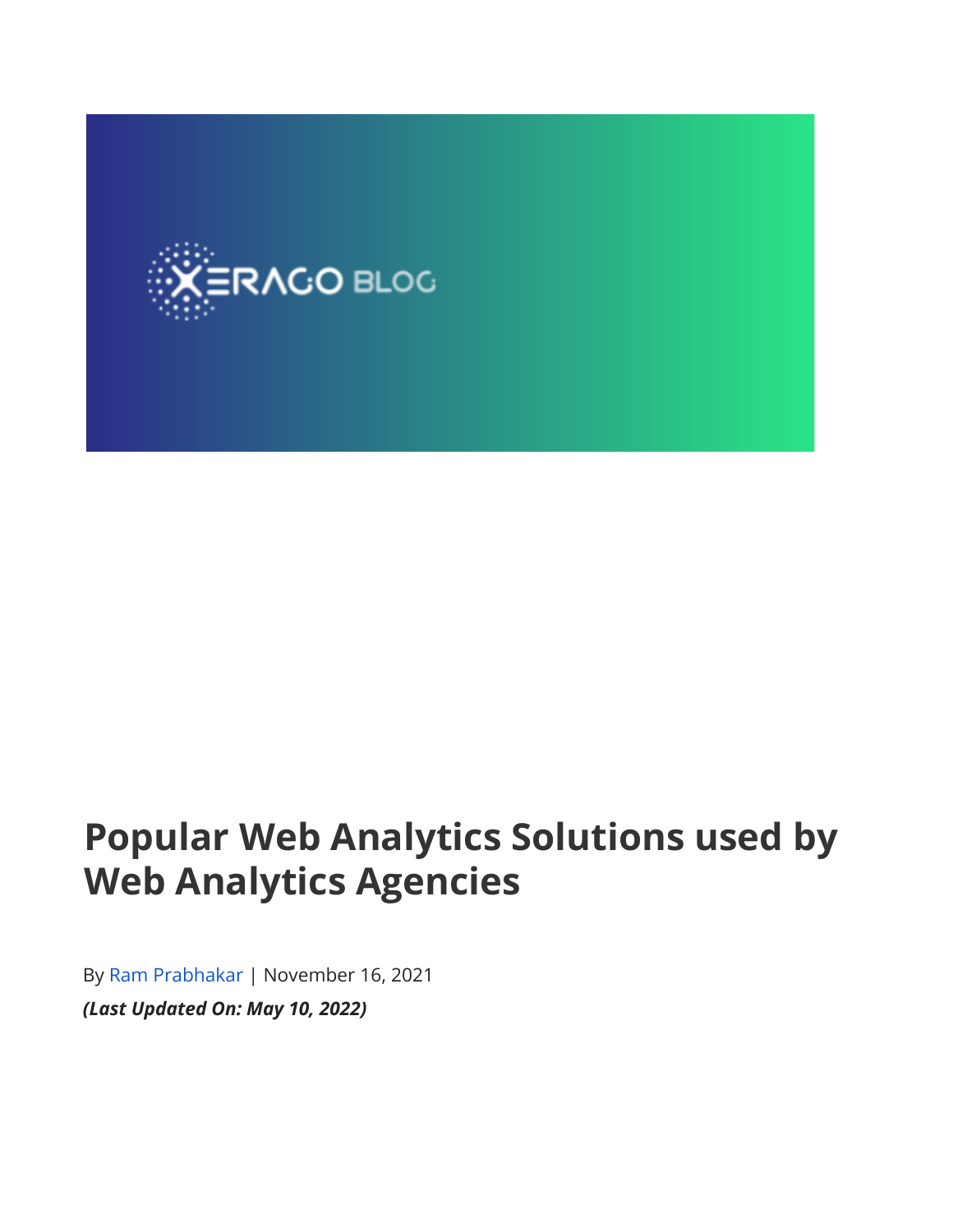

When it comes to the kind of platforms Web analytics agencies use, broadly speaking, there are two types - standalone web analytics platforms and analytics platforms that are part of a marketing cloud or multichannel marketing software.

### **Standalone Analytics Platforms**

Here are some standalone analytics platforms that are used by web analytics agencies.

- 1. Google Analytics
- 2. Matomo
- 3. Hotjar
- 4. Crazyegg
- 5. Optimizely

### **Google Analytics**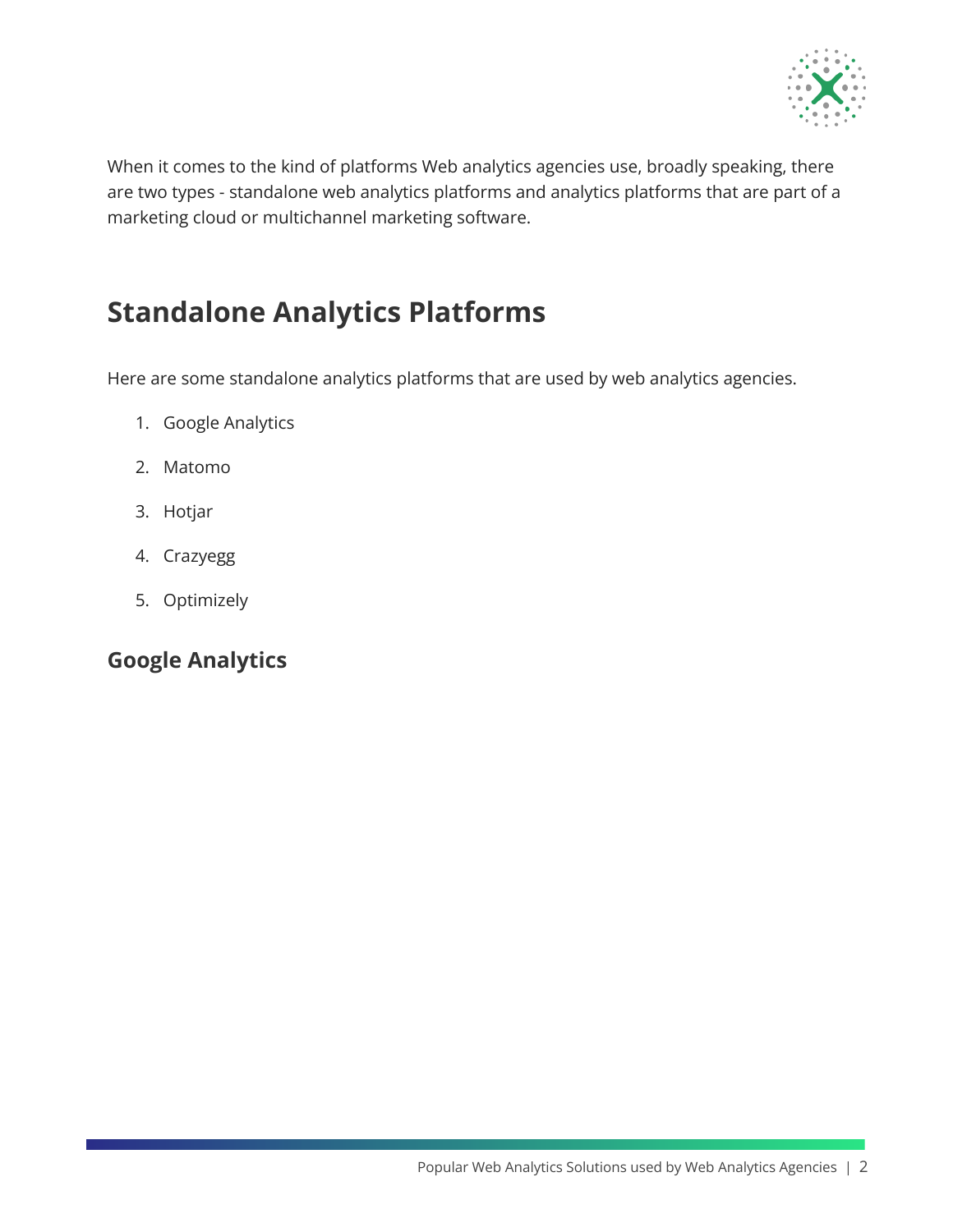



Google Analytics can give you statistics and basic analytical tools for search engine optimization (SEO) and marketing purposes. The market leader with 31.5% of market share, Google offers this free service as a part of its Marketing Platform to anyone with a Google account.

Google Analytics is used by agencies to track the performance and collect insights about visitors to their clients' websites. This helps businesses determine the top sources of user traffic, gauge the success of their marketing activities and campaigns, track goal completions (such as purchases, adding products to carts), discover patterns and trends in user engagement and obtain other visitor information such as demographics.

Businesses large and small use Google Analytics to get and analyse various customer behaviour analytics, which can then be used to improve marketing campaigns, drive website traffic and help retain visitors.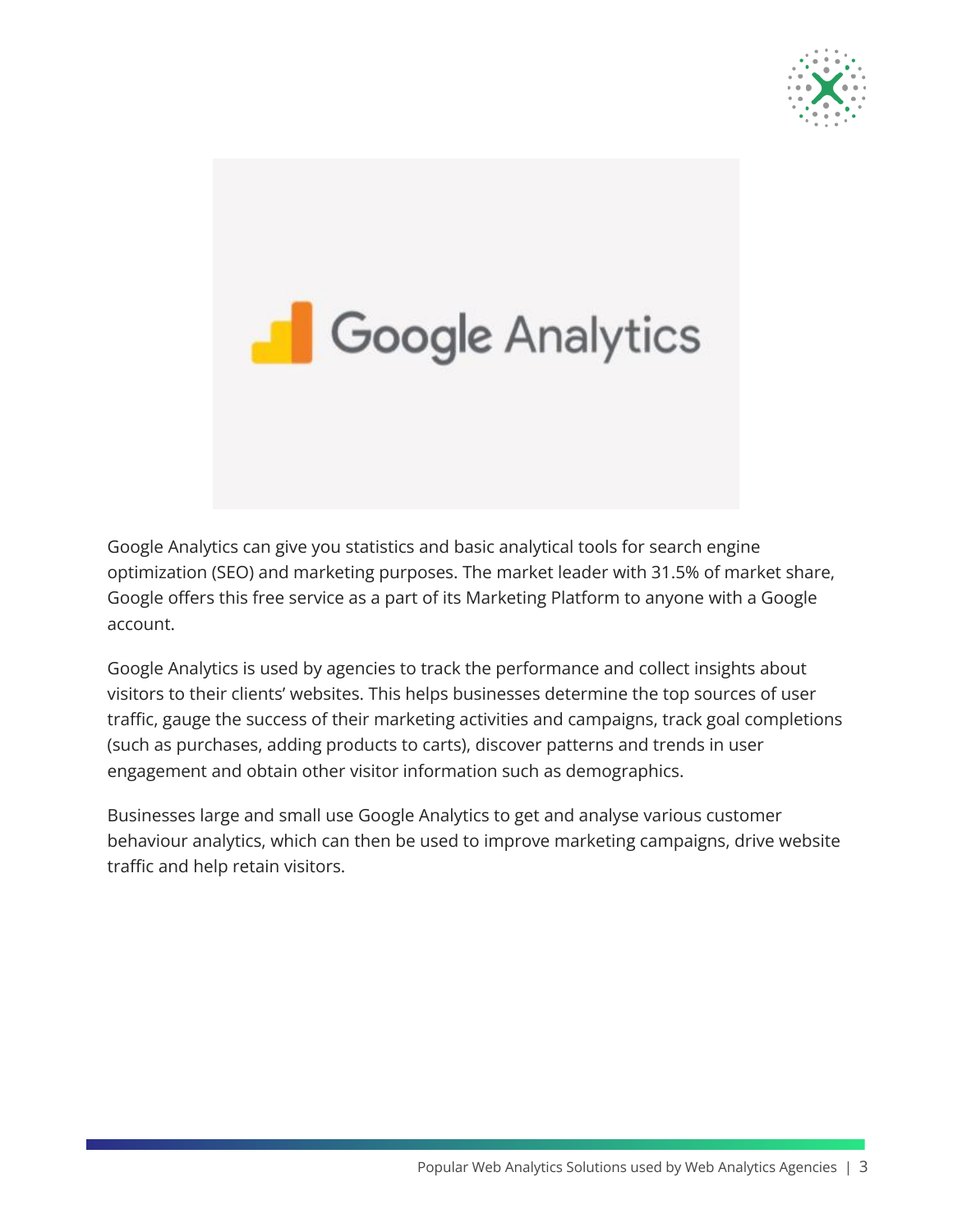

#### **Matomo**



Matomo, formerly known as Piwik, is a free downloadable, (GPL licensed) web analytics software platform. It can give you detailed reports on your website and its visitors (including the search engines and keywords they used, the language they speak, which pages they like, the files they download and so much more). Matomo (Piwik) aims to be an open source alternative to Google Analytics and is a PHP MySQL software which you download and install on your own webserver. 1708 companies reportedly use Matomo in their tech stacks, including Strava, Wongnai, and StockX.

Matomo offers you 100% Data Ownership – it lets you keep your data in your own hands (data privacy), offers Flexibility, Reliability & security, is an easy to use tool, gives you User-privacy protection, lets you Self-host On-Premise or Cloud host, is compliant with GDPR requirements and has 100+ Integrations.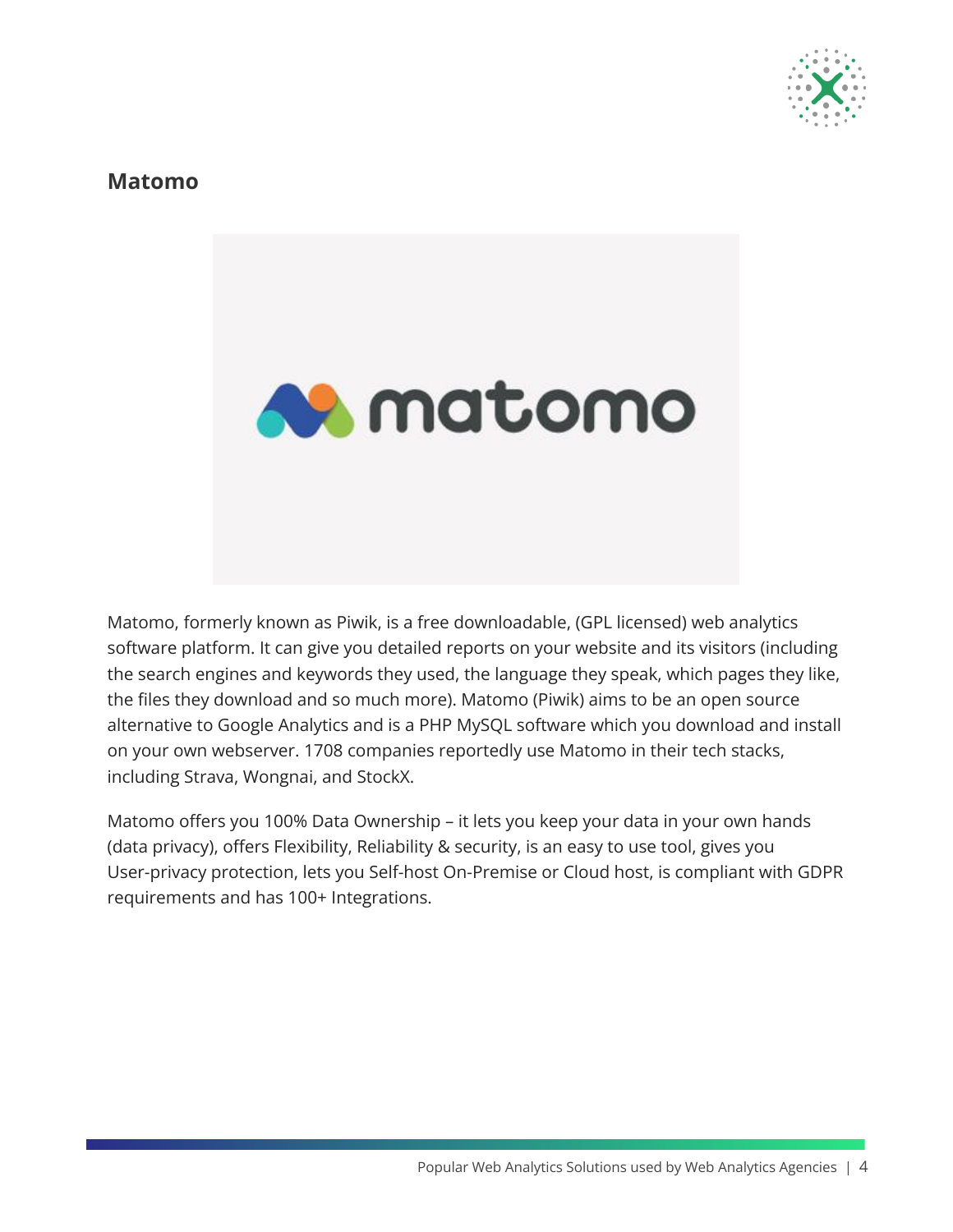

### **Hotjar**



Hotjar is an industry-leading behavior analytics software that deals with the behavioral aspects of visitors to a company's website. Hotjar is used widely for businesses with high traffic, and helps businesses identify what needs to change on their websites through heat maps, session replays etc. so visitors can have the best possible online experience.

Unlike Google analytics that only tells you what is happening, Hotjar concentrates on the why – for example - why do certain setbacks happen to your business such as a drop in conversion rates and an increase in bounce rates?

Hotjar not only helps you get a better understanding of why there are bounces and why people eventually leave the website but also identifies bugs that can impact your visitors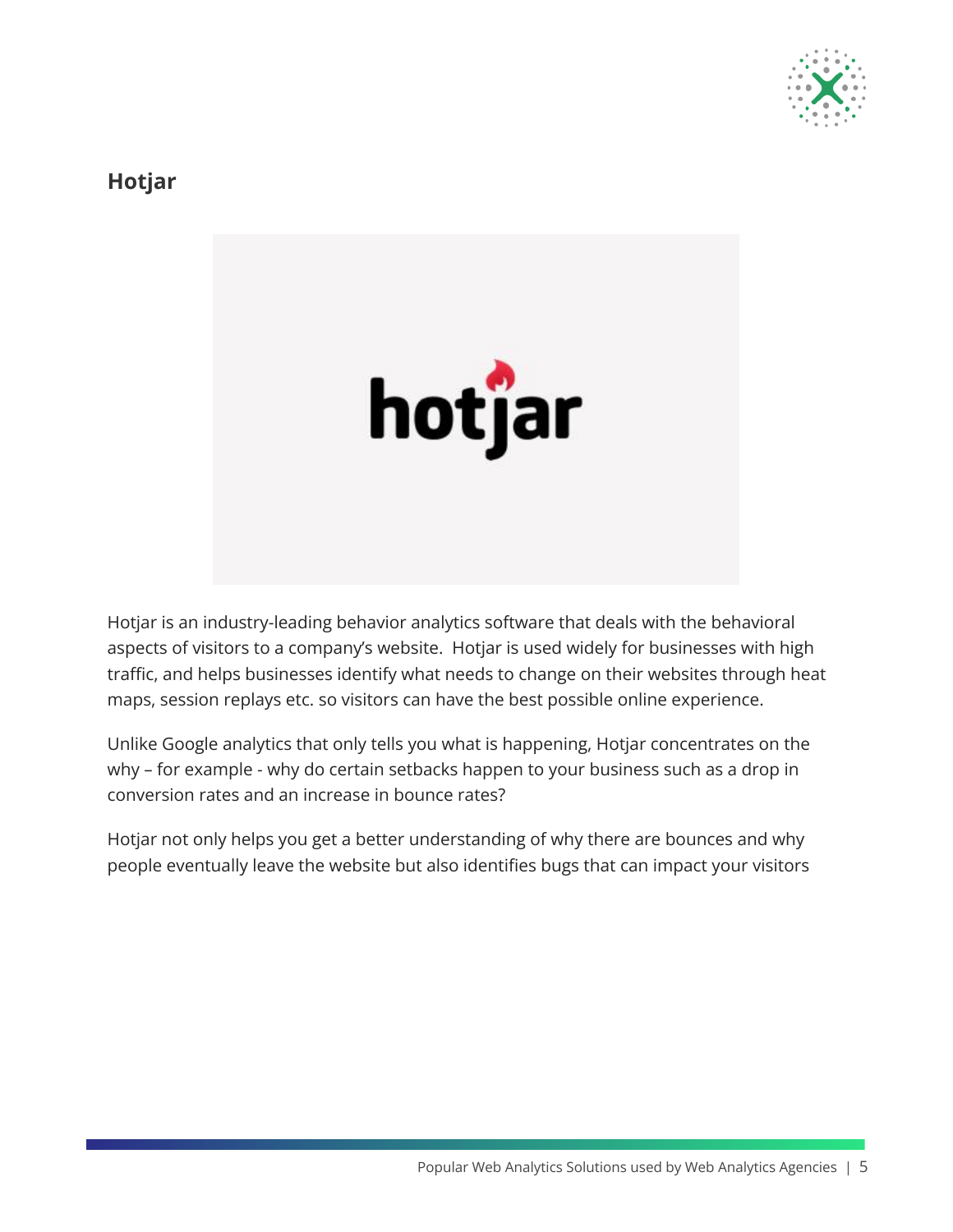

### **Crazyegg**



Crazyegg is an analytics application that has been around since 2006 and tracks user behavior, working on the JavaScript code that is usually placed on the pages you track.

Once the code is placed, servers create a report that shows you the clicks on the pages you track. Apart from tracking, Crazyegg offers heatmaps, scroll maps, overlay tool, and confetti that's essential for improving user experience for customers and website visitors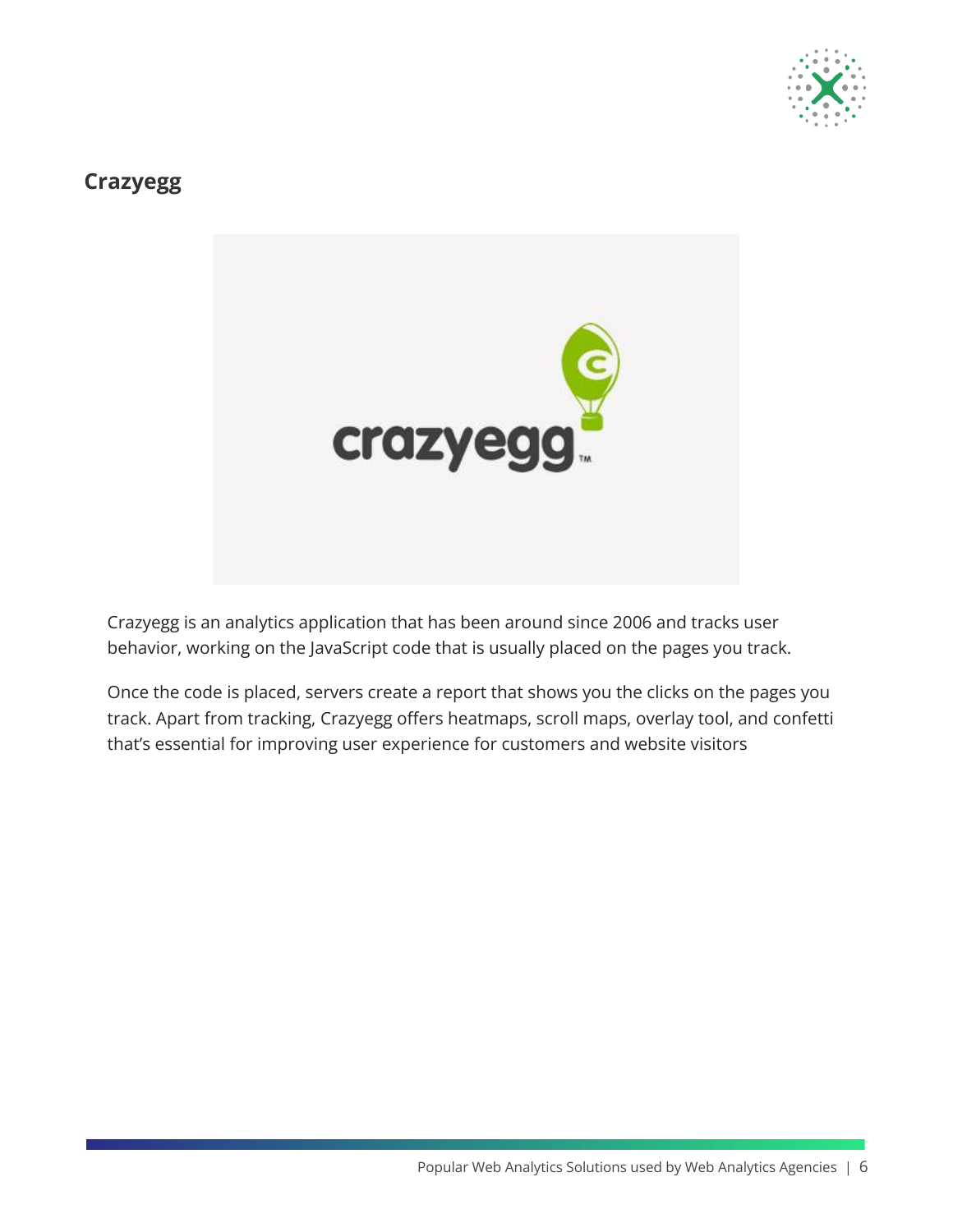

### **Optimizely**



Optimizely, founded in 2010, can be considered a digital experience platform that combines content, commerce, and real-time intelligence. It is estimated that over 9000 brands use Optimizely to power their digital experience.

With Optimizely Commerce Cloud you can merge content, commerce, and data to create personalized e-commerce journeys.

# **Marketing Cloud Based Analytics Platforms Used By Web Analytics Agencies**

Marketing clouds and enterprise marketing platforms have integrated web analytics to help marketers measure and manage marketing performance. The goal is to maximize the effectiveness of marketing activities and justify the investment made. In other words, marketing analytics tools are integrated with marketing clouds to help marketing teams both improve their efforts and prove their worth. Web analytics solutions in the marketing cloud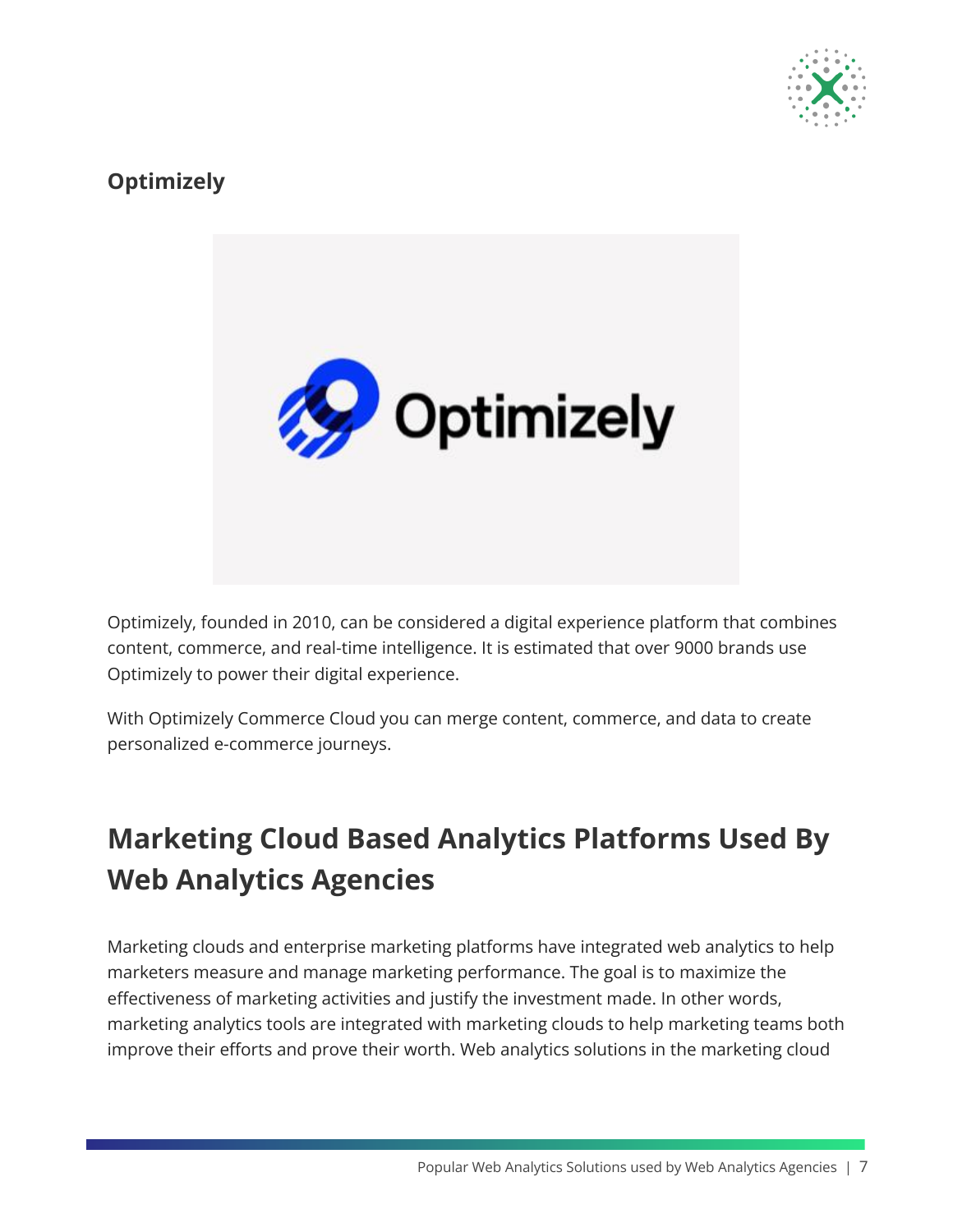

try to understand different attributes of visitors and build profiles until the user signs up for their information. This information gives web analytics agencies the ability to recommend personalized products and improve customer experience for their visitors.

Here are the marketing cloud-based analytics platforms that are used by web analytics agencies.

- 1. Google Analytics 360 Salesforce Marketing Cloud
- 2. Adobe Analytics Adobe Experience Cloud
- 3. Tealeaf Acoustic
- 4. Unica NetInsight Unica

### **Google Analytics 360 – Salesforce Marketing Cloud**



Google Analytics 360 is a part of the Salesforce Marketing Cloud.

Web analytics agencies prefer Google Analytics 360 primarily because of its simplicity.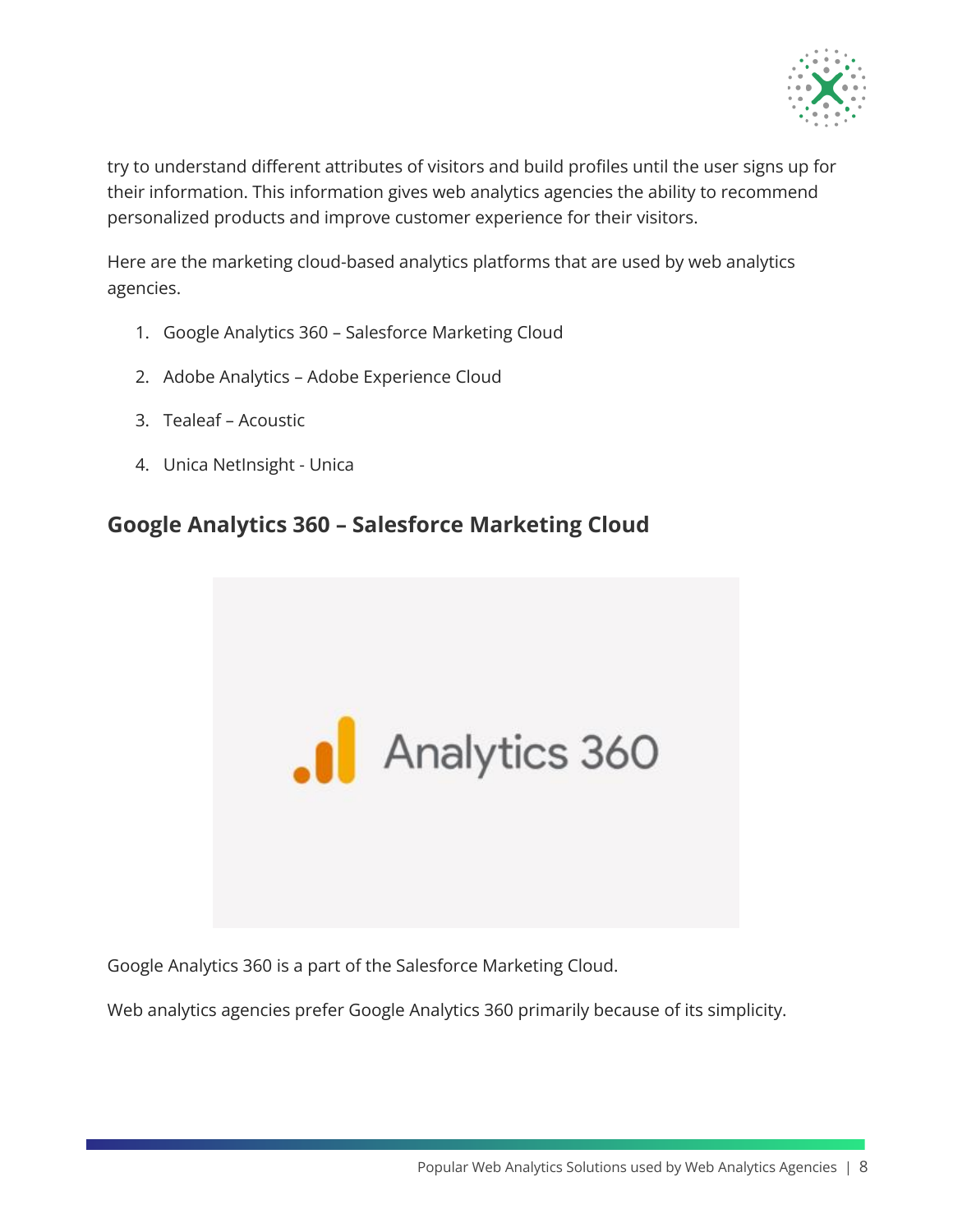

Google Analytics 360 is integrated with Salesforce Marketing Cloud to parse tracking information and use the attributes for email and SMS campaigns. Google analytics 360 and Google Analytics are

strong in multi-channel attribution.

With the integration of Analytics 360 and Marketing Cloud, you can:

- Easily link the two systems to share reporting views and audiences.
- Understand how effective your journeys and emails are in driving time on site, purchases and other goal conversions when they reach your website or app.
- Discover what content in your journeys drives the most engagement beyond the click.
- Better attribute the success of your marketing activities and spend across Google Ads and Marketing Cloud channels.
- Optimize web experiences based on engagement across other channels, such as email and SMS.
- Extend the conversations you have with web and app visitors into other channels by seamlessly sharing Analytics 360 audiences for activation in Marketing Cloud.

You can see ads and website performance data together in the Google Ads reports in Google Analytics 360. You can also import your Analytics goals, e-commerce transactions and metrics into Google Ads account.

Google Analytics 360 provides the tools and support that enterprise teams need to get actionable insights from their data. With Google Analytics 360, your team has access Unsampled Reports, BigQuery Export, and Data Driven Attribution, in addition to all the standard Analytics features and reports.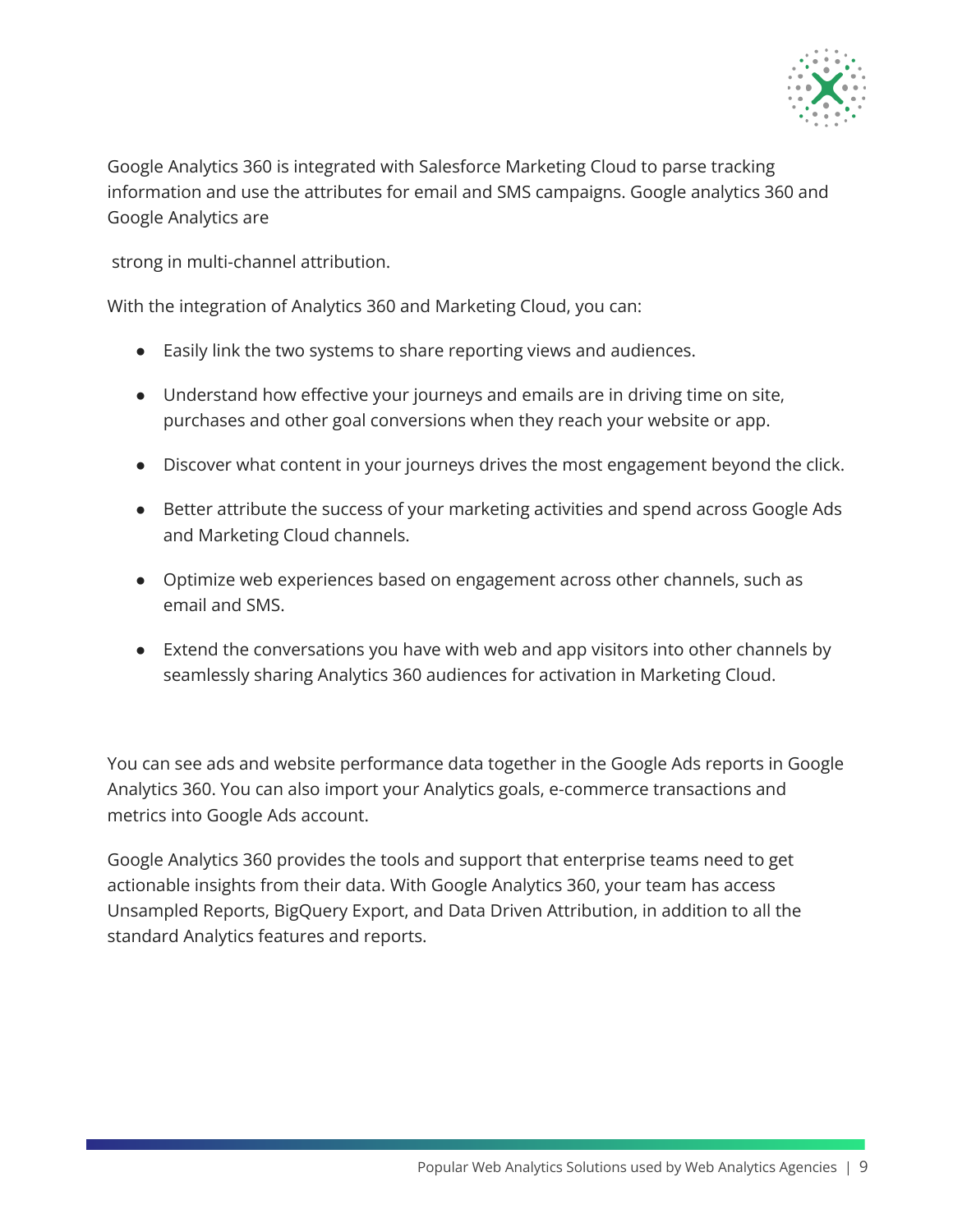

### **Adobe Analytics – Adobe Experience Cloud**



Adobe Analytics is the industry-leading web analytics solution for the application of real-time analytics and detailed segmentation across all of your marketing channels.

Web analytics agencies use Adobe Analytics to discover high-value audiences and power customer intelligence for your business.

Adobe analytics is used to collect, measure and analyse data from multi-channels for real-time business insights. With such advantages adobe analytics can help web analytics agencies find profitable customers with real-time data. They also help to improve customer experience in websites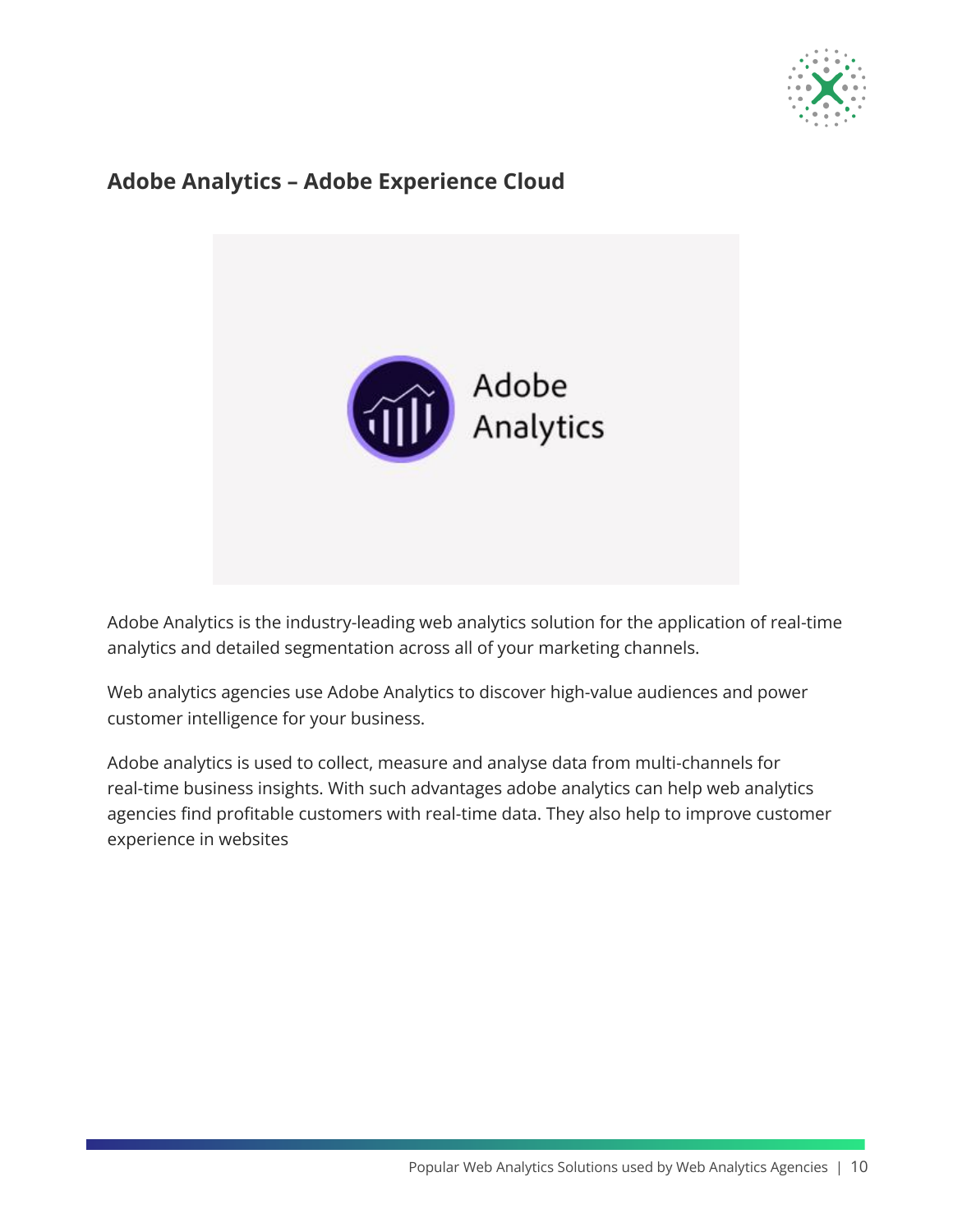

### **Tealeaf – Acoustic**



Acoustic tealeaf is a great analytics tool to understand the customer journey and make a profitable customer persona and increase sales to the next level.

It has the ability to integrate physical and digital transactions to build a complete customer journey. Acoustic analytics is known for its accuracy in data insights and simplicity to set up.

It helps web analytics agencies collect and manage a visitor's behaviour in clients' websites.

Website analytics agencies use the tealeaf platform, which reports with personalized dashboards, on anything from eCommerce to customer service websites.